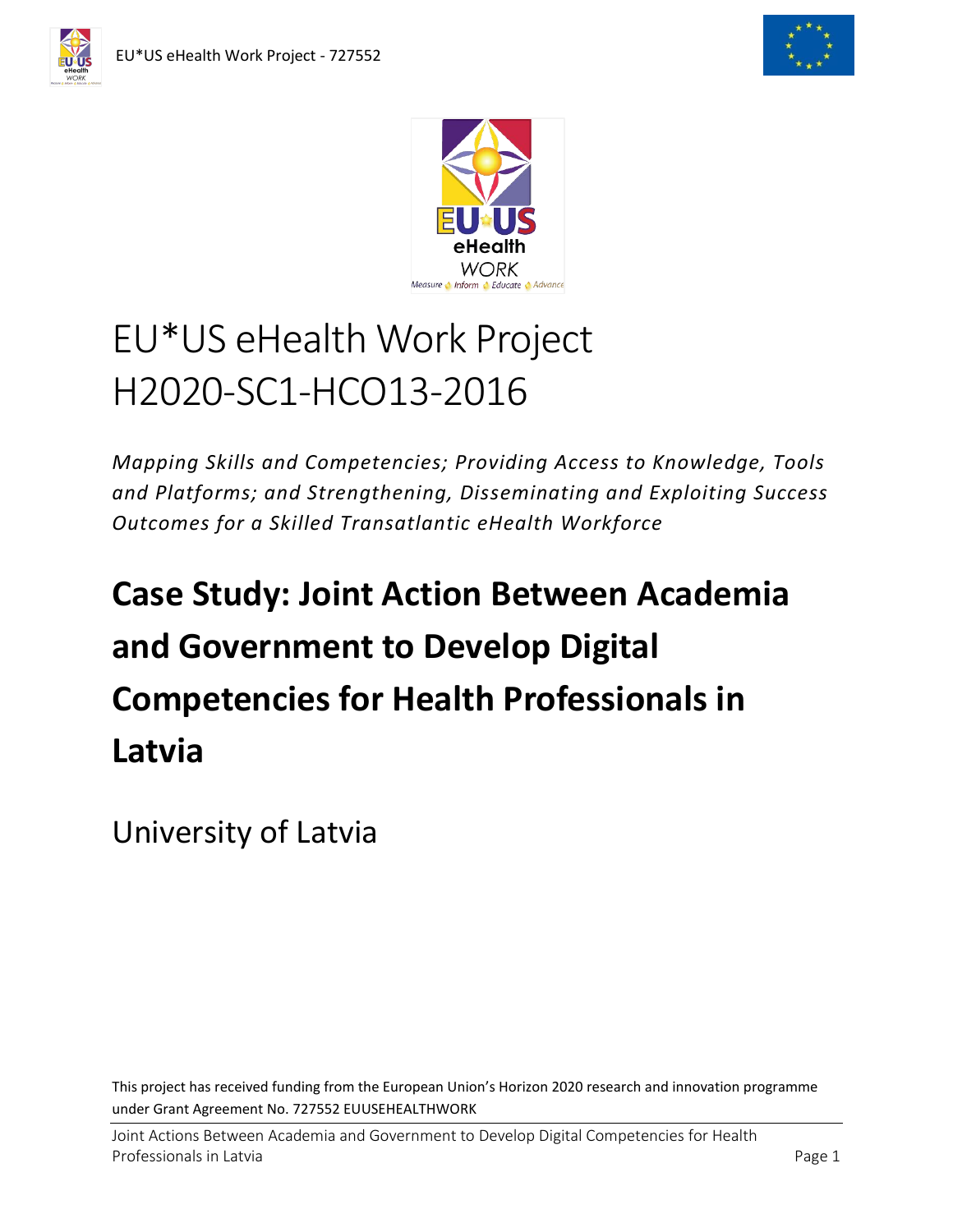



**TITLE** Joint Actions Between Academia and Government To Develop Digital Competencies for Health Professionals in Latvia

**AUTHOR** Juris Barzdins, MD, PhD, Associate Professor, Centre for Health Management and Informatics, Faculty of Medicine, University of Latvia

#### **ORGANIZATION**

The University of Latvia (UoL) is one of the largest higher education institution in the Baltics with a centurylong tradition of research and science-based education in the natural and social sciences, humanities, medicine, mathematics and computer science.

The goal of the Centre for Health Management and Informatics (CHMI) at the Faculty of Medicine is to promote and coordinate interdisciplinary applied research and educational projects in a respective field. Over the last five years, CHMI has been involved with research projects in collaboration with the Ministry of Health (MoH), Ministry of Welfare and State Centre for Disease Prevention. In the field of informatics, researchers from CHMI participated in health data related projects led by the Institute of Mathematics and Informatics (IMI) of UoL, devoted to elaboration of ontologies-based health data querying tools for nonprogrammers [1].

### **BACKGROUND**

### **Rationale for the Integration of Managerial and Digital Competences into Medical Studies**

It is widely recognized that clinicians' performance is best when "being invited, empowered and nurtured rather than directed, micromanaged and controlled through a hierarchy" [2], and top-down efforts to make clinical processes more effective can be perceived as a threat to professional autonomy [3]. At the same time, the professional autonomy of clinicians for independent bedside decisions is increasingly linked to responsibility for the balance of clinical and resource dimensions of the whole organization [4]. This is a profound change in the medical profession, and it demands the integration of targeted training for new skills, values and competencies into the medical education of future professionals. This reasoning, backed up by a pilot study conducted to evaluate the knowledge gap amongst medical students of UoL [5], informed the decision to introduce a Health Management and Economics course as a part of studies in both general medicine and within a master studies program in nursing sciences in 2012. The integration of these new curricula topics in medicine studies aimed to develop specific general competencies, which are required for work in modern and increasingly complex health care systems.

One of the topics covered by this course is the introduction to resources focused on clinical, operational, administrative and financial data needed to analyse the varying aspects and processes of delivering health services. Students are taught to identify changes needed in existing clinical and organizational practices to improve health care delivery and to identify indicators in the data that will allow them to measure the impact of proposed interventions. In this context, they must understand how the data is used to represent the clinical process and to collect and integrate the data into information.

## **Access to Health Administrative Data as a Prerequisite of Health Professionals-led Health Services Research**

When venturing beyond theory, having access to the main pool of care and administrative data is essential to students and young health professionals who are interested in further health services research.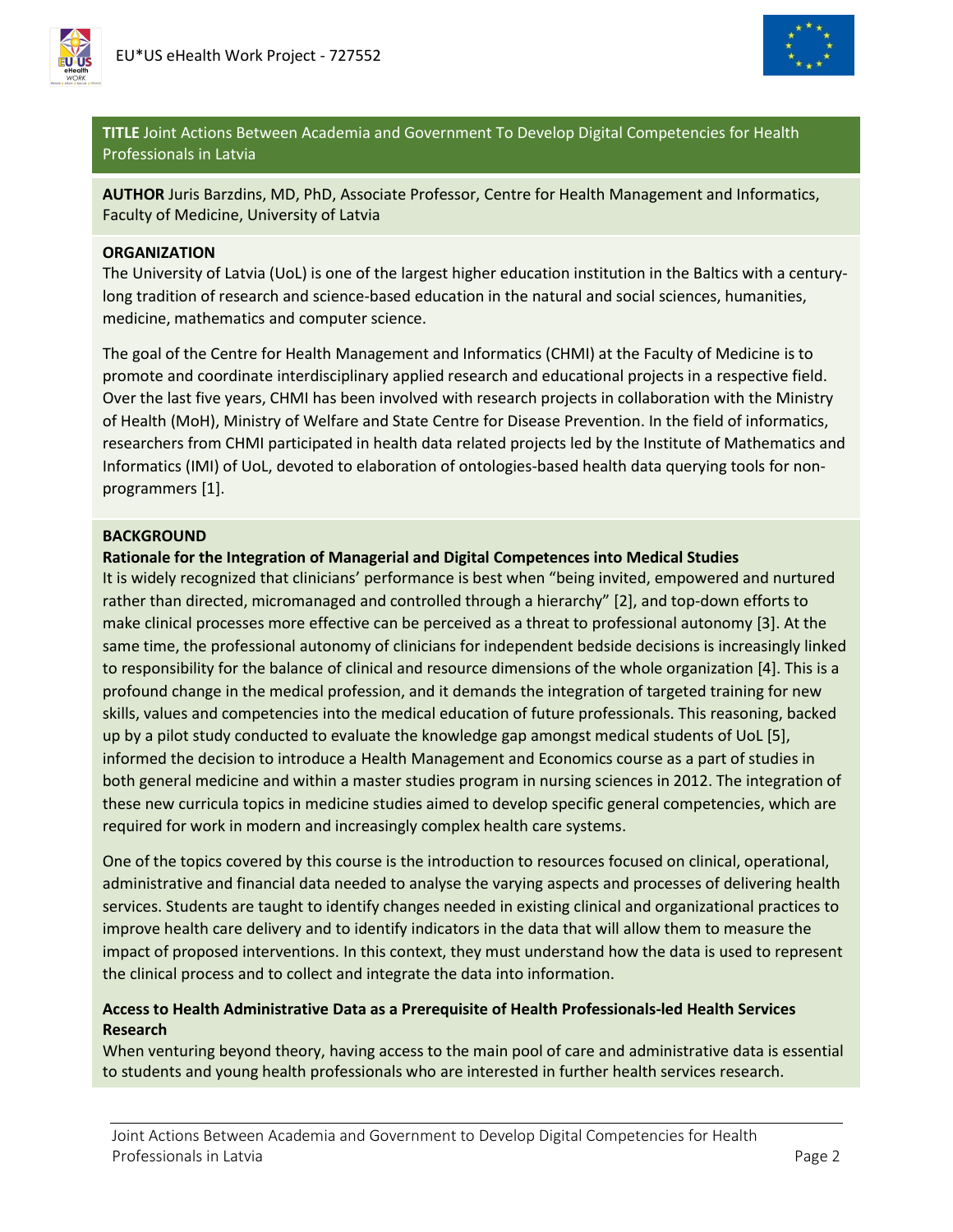



Big data, accumulated over time from providers' claims for reimbursement of delivered inpatient and outpatient services and prescriptions, presents a number of advantages. In Latvia, a single governmental National Health Service (NHS) collects such data from state-paid health services for the entire population. This wide coverage ensures statistical significance of results, even in detailed analyses of specific subgroups of diseases, age, geographical localisation and other factors. The use of this data also saves money in circumstances where it substitutes the collection of new data for epidemiological studies and health services research. Additionally, if there is an elevated need for data for research purposes, the data is in a standardized format that can be quickly accessed [6-8].

Currently in Latvia, data access is limited to governmental institutions overseeing large and comprehensive patient level administrative data. This is as an obstacle to developing digital skills amongst health professionals caring for individual patients, and is a limitation to being able to research the ways to improve the care processes and systems in general. It also explains why the field of health services research in Latvia is still at the early stages of development, while internationally this kind of data has already been the subject of numerous publications on various topics. Access to data in other countries has provided information on epidemiology of specific diseases, patient care pathways, utilization of specific care services, real-life compliance to prescribed drugs, design, monitoring and the benchmarking of health status indicators and outcomes related to health services delivery.

The scientific research potential focused on health administrative data is well documented. For example, after gaining access to national health insurance data in France, more than 400 scientific papers based on health administrative data research have been published since 2007 [8]. It is also important to note that in other countries, once the fundamental problems of data access and collaboration and knowledge sharing between institutions and specialities have been overcome, studies based on administrative data are increasingly published in a growing number of diverse journals, covering both health and clinical sciences studies [9].

As research and evaluation contribute to health service performance, the promotion of access to administrative data and the introduction of the mechanisms facilitating it is encouraged amongst health administrators [10].

# **Health Care System and Current Status of Health Data Use for Evidence-based Policy Making and Quality Improvement in Latvia**

The health care system in Latvia is characterised by a tax-financed statutory health care provision and a purchaser–provider split. The NHS is the central organisation, which purchases publicly financed health services from providers, collecting patient level data of services provided during this process. The other central organisation that collects provider-reported patient level data is the Centre for Diseases Prevention and Control (CDPC), which, among other functions, is the responsible organisation for the national registries of selected diseases and death causes registry.

The Organization for Economic Cooperation and Development (OECD), which provides a forum where governments from around the globe can work together to share experiences and seek solutions to common problems [11], recently reported the Latvian health system lags behind many OECD countries in terms of the degree in which data is used to systematically measure, compare and improve the performance of services. The report goes on to explain that under-exploitation of data on health system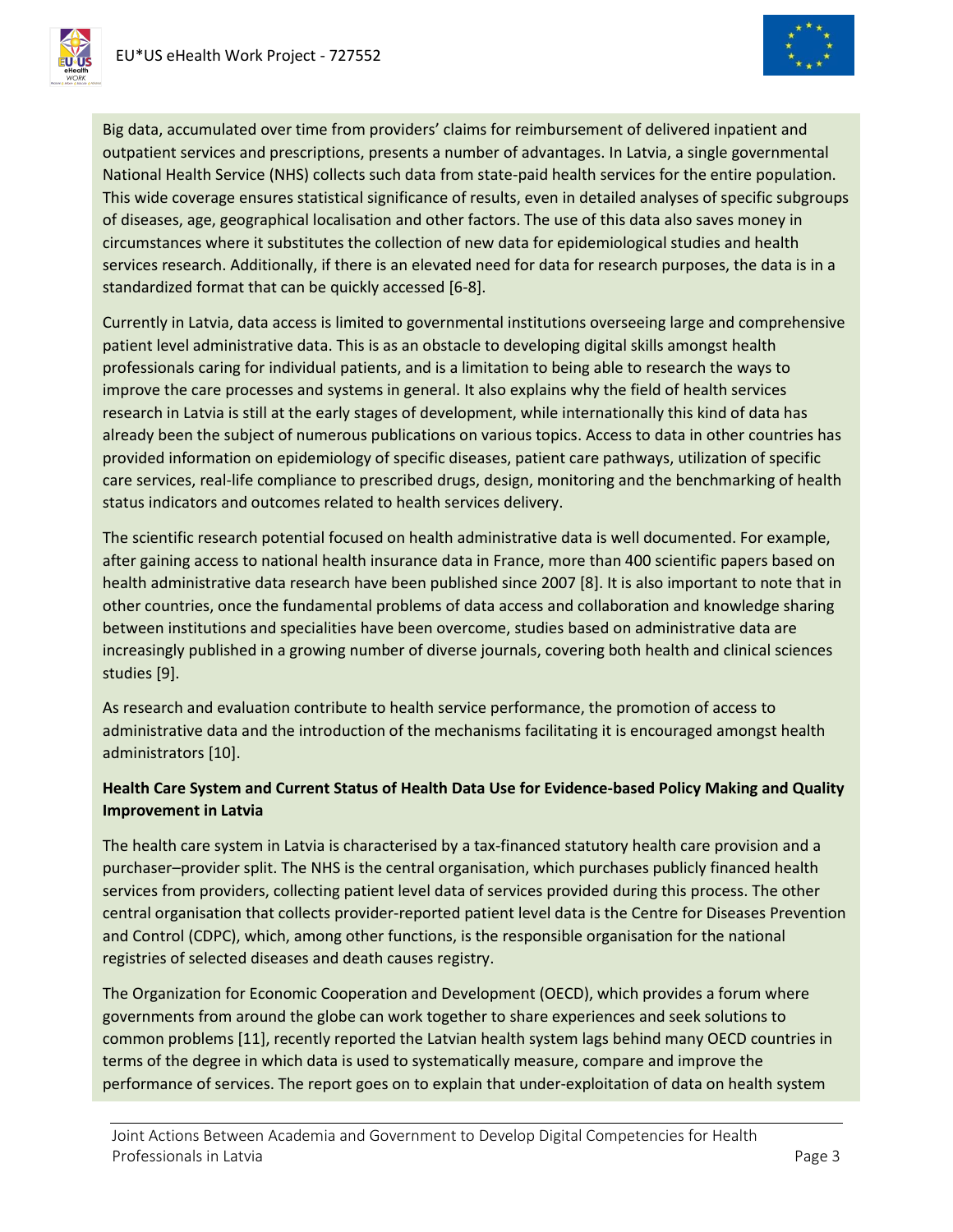



performance leads to policies that are "too often scattergun and short term" [12]. According to this report, Latvia has not exploited the possibilities of using health information to develop a more data-driven system, despite the fact that there is data available. Thus, it is advised that Latvia should develop more complete and more granular performance indicators linked to particular providers to fully address efficiency, waste and care quality issues. In a resource-stretched country like Latvia, such advances in data exploitation, including open publication and benchmarking, can bring greater value for spent money in promoting quality over resource-intensive accreditation or clinical audit programmes.

However, one of the barriers to exploiting the potential of health data for evidence-based policy making and driving health care quality and efficiency, is the objectively limited capacity of the compact governing institutions. Latvia is not only a small country with a population of only 2 million, but also a country with very low spending on public health, by European Union (EU) standards. In 2017, administrative costs were less than 2.4% of public financing for health, compared to 22% in purchasing power parity (PPP) throughout the EU in 2014 [13]. At the same time, the small size of the health care system does not guarantee that it would be less complex to manage, as the scope of the issues is probably the same for larger countries. In connection to the need for more advanced use of health data, there are very few data professionals working in governing institutions with a good working knowledge about the health sector, nor are there data processing specialists with a background in health care. If there are specialists in these fields, they are most likely busy with competing tasks.

## **STATUS/CURRENT DEVELOPMENTS**

In 2016, the CHMI at the Faculty of Medicine at UoL, prepared and presented a proposal to the MoH of Latvia for a joint applied sciences project titled "Transparency and health care system data - towards public monitoring for quality and efficiency". Due to common interests, this proposal was endorsed at the ministerial level, and the state CDPC was assigned as project partner. The participation of academia in the creation of the NHS performance assessment system and facilitated access to unique health data promotes the development of the promising field of health informatics (HI) and health systems research, and creates conditions necessary for the development of new, system-oriented competences for future health professionals. On the other hand, the task of ensuring the sustainability of the public health care system is increasingly challenging, as it is continuously affected by the concurrent growth of financial pressures and healthcare related societal expectations, as well as demands from policy makers and administrators.

## **ACTIVITIES/MEASURES**

Since this is a multi-layered problem, the project simultaneously addresses the health policy and management, HI and legal / data protection issues. There are several parallel activities being planned to achieve our goals and create successful outcomes:

- Elaborate on the principles, workflow and technical specifications to create a new researchpurposed database to extract, link and anonymize data from separate databases (NHS data on inpatient and outpatient services and prescriptions, State Emergency Medical Service data on ambulance calls, CDPC data on registries of certain diseases and death causes, etc.)
- Evaluate international practices to set forth the principles for a health care performance assessment system, and to collaborate on identification, description and initial validation of key performance indicators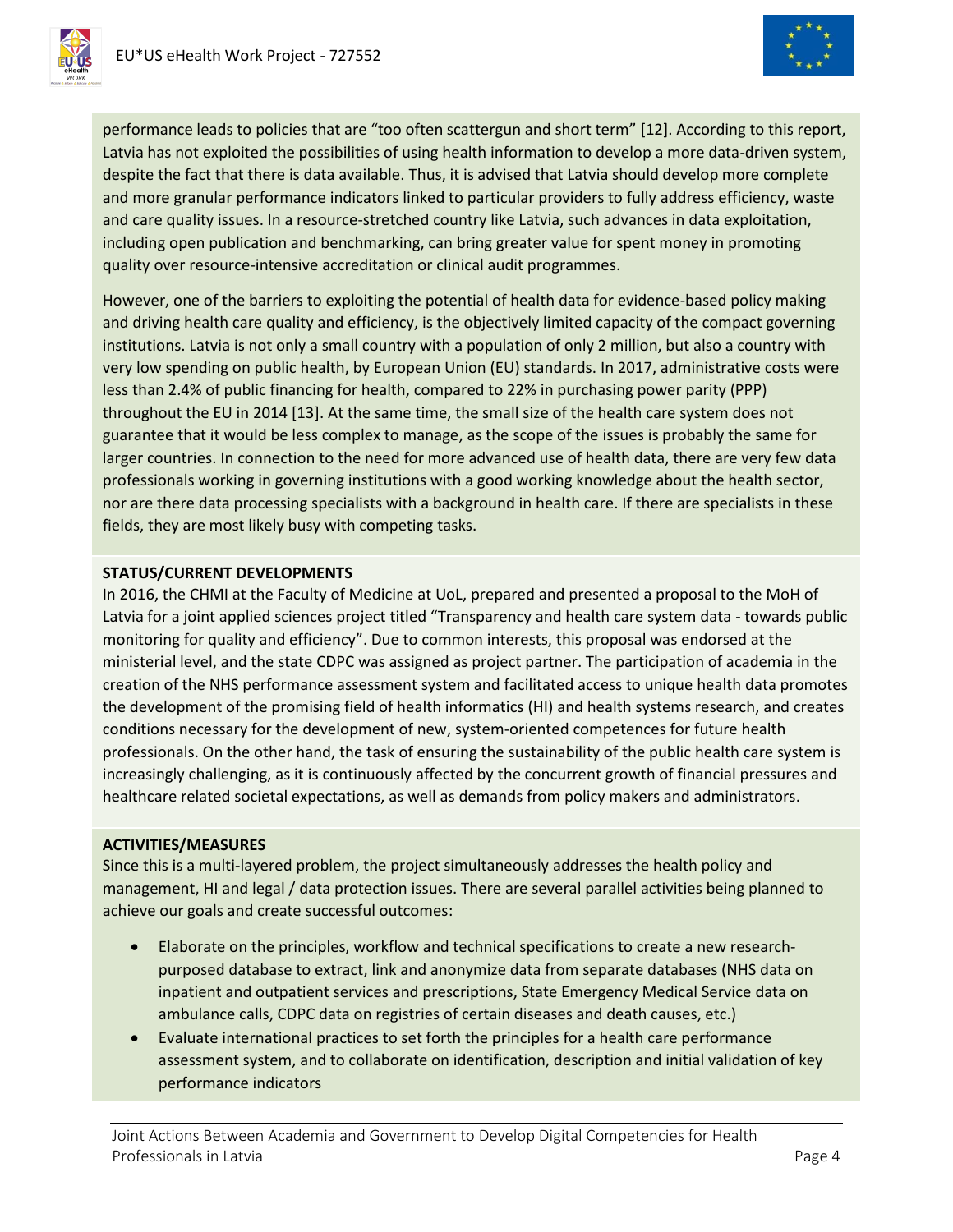

- Explore teaching approaches to increase the motivation of health professionals and medical students to understand and develop competencies in order to study complex health data
- Draft proposals that serve to modernize the legal framework that regulates access to health administrative data for both scientific research and public transparency
- Draft and finalize policies, processes and technical requirements for exploratory data analysis to minimize the risk of the patient's identification, and to protect the security of the data (e.g. methods for automatic data aggregation in the case of unique combination of indirect identifiers in the selected data sets)
- Develop user-friendly health data structure images and data dictionaries designed to facilitate correct data selection and querying
- Draw proposals for the simplification of the administrative data architecture within researchpurposed databases (e.g. structuring consumption data of particular services, selection of relevant and pre-calculated variables for patient groups according to tracers for specific diagnoses)
- Test commercially available business intelligence (BI) applications and develop new querying tools as well as data selection tools for independent use among health professionals (e.g. domain specialists with limited programming and complex data processing skills)

## **RESULTS**

At the time of writing this report, the integration of data over the last three years has already been realised, and the practical task of identification, description and initial validation of performance indicators has begun. As the process for the adaptation of the legal framework is still ongoing, the access to integrated data and, therefore, the involvement of academia and health professionals in health services research is still limited. However, the increasing awareness and understanding from both health professionals and policy-makers on the value of health professionals' involvement in health services performance assessment and research, serves as a solid basis for realization of this important project.

## References

- [1] Barzdins J, Grasmanis M, Rencis E, Sostaks A, Steinsbekk A. Towards a More Effective Hospital: Helping Health Professionals to Learn from their Own Practice by Developing an Easy to use Clinical Processes Querying Language. Procedia Computer Science. 2016; 100:498 – 506.
- [2] Braithwaite J, Runciman WB, Merry a F. Towards safer, better healthcare: harnessing the natural properties of complex sociotechnical systems. Qual Saf Health Care. 2009;18(1):37–41.
- [3] Brommels M. Management and medicine: odd couple no more. Bonding through medical management research. Scand J Public Health. 2010;38(7):673–7.
- [4] Davies HTO, Harrison S. Trends in doctor-manager relationships. BMJ. 2003;22;326(7390):646–9.
- [5] Barzdins J, Barzdins A. A pilot study on self-perceived need for management training among medical students in Latvia. Int J Med Educ. 2013; 4:59–65.
- [6] Pigeot I, Ahrens W. Establishment of a pharmacoepidemiological database in Germany: Methodological potential, scientific value and practical limitations. Pharmacoepidemiol Drug Saf. 2008;14:215–23.
- [7] Charlton RA, Neville AJ, Jordan S, Pierini A. Healthcare databases in Europe for studying medicine use and safety during pregnancy. Pharmacoepidemiol Drug Saf. 2014;23:586–94.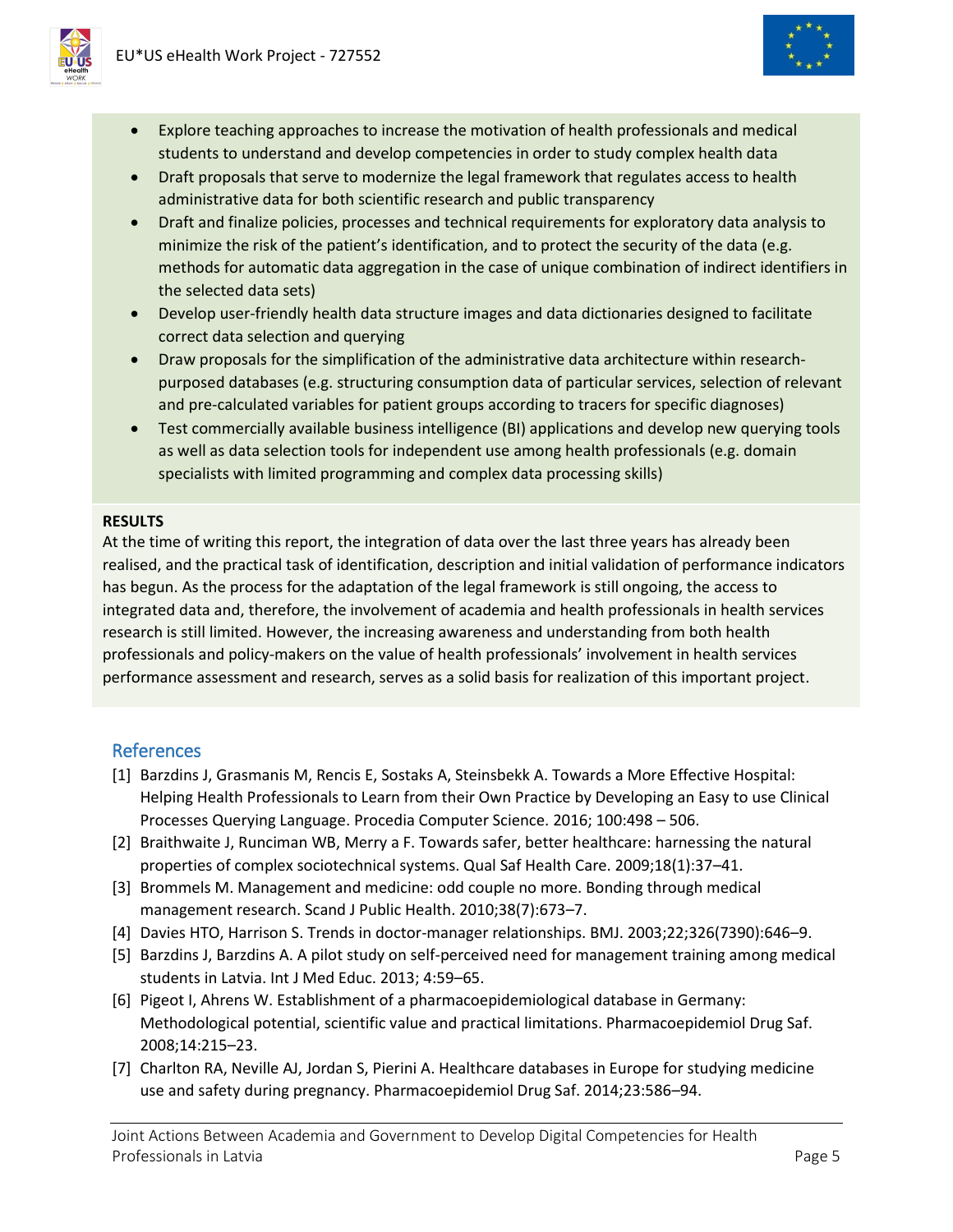

- [8] Tuppin P, Rudant J, Constantinou P, Gastaldi-Ménager C, Rachas A, de Roquefeuil L, et al. Value of a national administrative database to guide public decisions: From the système national d'information interrégimes de l'Assurance Maladie (SNIIRAM) to the système national des données de santé (SNDS) in France. Rev Epidemiol Sante Publique. 2017;65:S149–67.
- [9] Chen YC, Yeh HY, Wu JC, Haschler I, Chen TJ, Wetter T. Taiwan's National Health Insurance Research Database: Administrative health care database as study object in bibliometrics. Scientometrics. 2011;86(2):365–80.
- [10]Roder D, Buckley E. Administrative data provide vital research evidence for maximizing healthsystem performance and outcomes. Asia Pac J Clin Oncol. 2017;13(3):111–4.
- [11]Organization for Economic Cooperation and Development:<http://www.oecd.org/about/>
- [12]Reviews O, Systems H. OECD Reviews of Health Systems LATVIA 2016. 2016.
- [13]WHO/Europe. European health for all database (HFA-DB) [Internet]. 2016. Available from: http://data.euro.who.int/hfadb/

# Case Study Checklists

Checklist of eHealth topics (competencies)

*Role of "Peopleware":* human factors, awareness, satisfaction and acceptance of health IT, usability measurements, evaluation of health IT, communication, leadership, change management, ethics and IT and similar topics

Yes

*Role of inter-professional approaches:* inter-professional versus mono-professional training and learning activities. What subjects lend themselves to inter-professional vs. mono-professional classes, learning environments and similar topics

N/A

*Role of healthcare data sciences:* data and information acquisition including documentation, data quality, data, information and knowledge management, data analysis and statistics, clinical decision making instruments, reporting and similar topics

Yes

*Fusion of medical technology & informatics:* software as a device, smart devices, automatic data acquisition via devices, risk and safety management

N/A

*Role of process and workflow management:* clinical and administrative processes, information continuity and information logistics, management of processes, workflow management systems and similar topics

Yes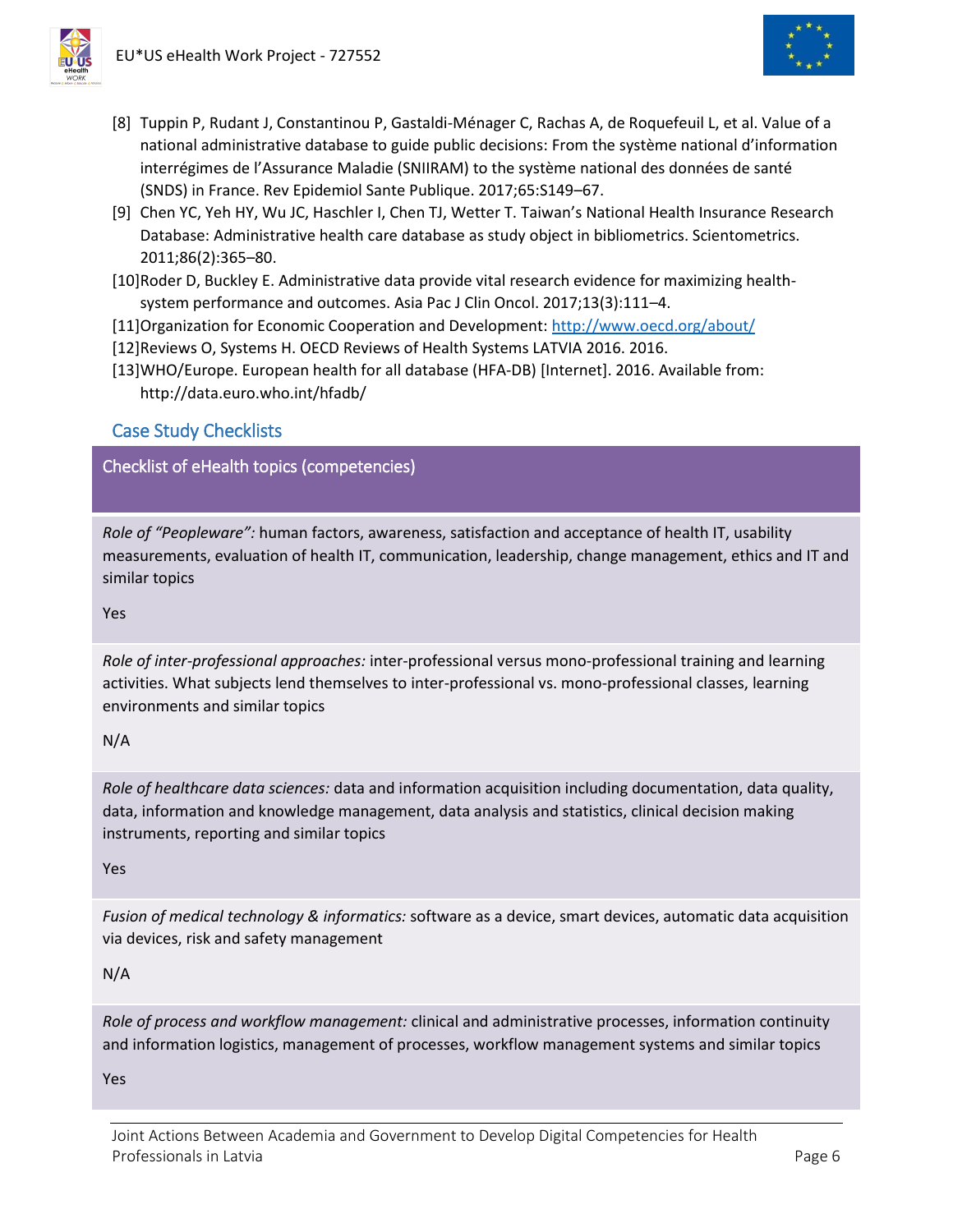



*Role of ethics, legal and data protection issues:* ethics and IT, legal requirements, data protection and information self-determination, data safety and similar topics

No

*Role of learning and teaching:* learning techniques ("learn how to learn"), learning and teaching styles (online, blended, face-to-face), learning management, information management for learning and teaching and similar topics

No

*Role of management related topics in health informatics and IT:* principles of management, strategic management, stakeholder and change management, leadership, financial management, risk management, quality and safety management, resource planning and management and similar topics

Yes

*Role of technology:* information and communication systems, telemedicine, telematics, assistive technologies, mHealth, life-cycle-management including systems development/engineering

N/A

*Role of consumers and populations:* consumer health informatics, public health informatics

N/A

*Role of Research:* information management in research, data analytics

Yes

*Role of interoperability:* systems integration, IT standards, terminologies and classifications

N/A

## Checklist of eHealth topics (gaps and deficiencies)

*Teaching the teachers:* Are there any activities in your organisation to teach health IT/eHealth to teachers in healthcare?

Yes

*Supporting participatory design and acceptance testing/research:* Are there any educational activities to teach or practice participatory design? Are there any activities including research in user acceptance testing and satisfaction measurement?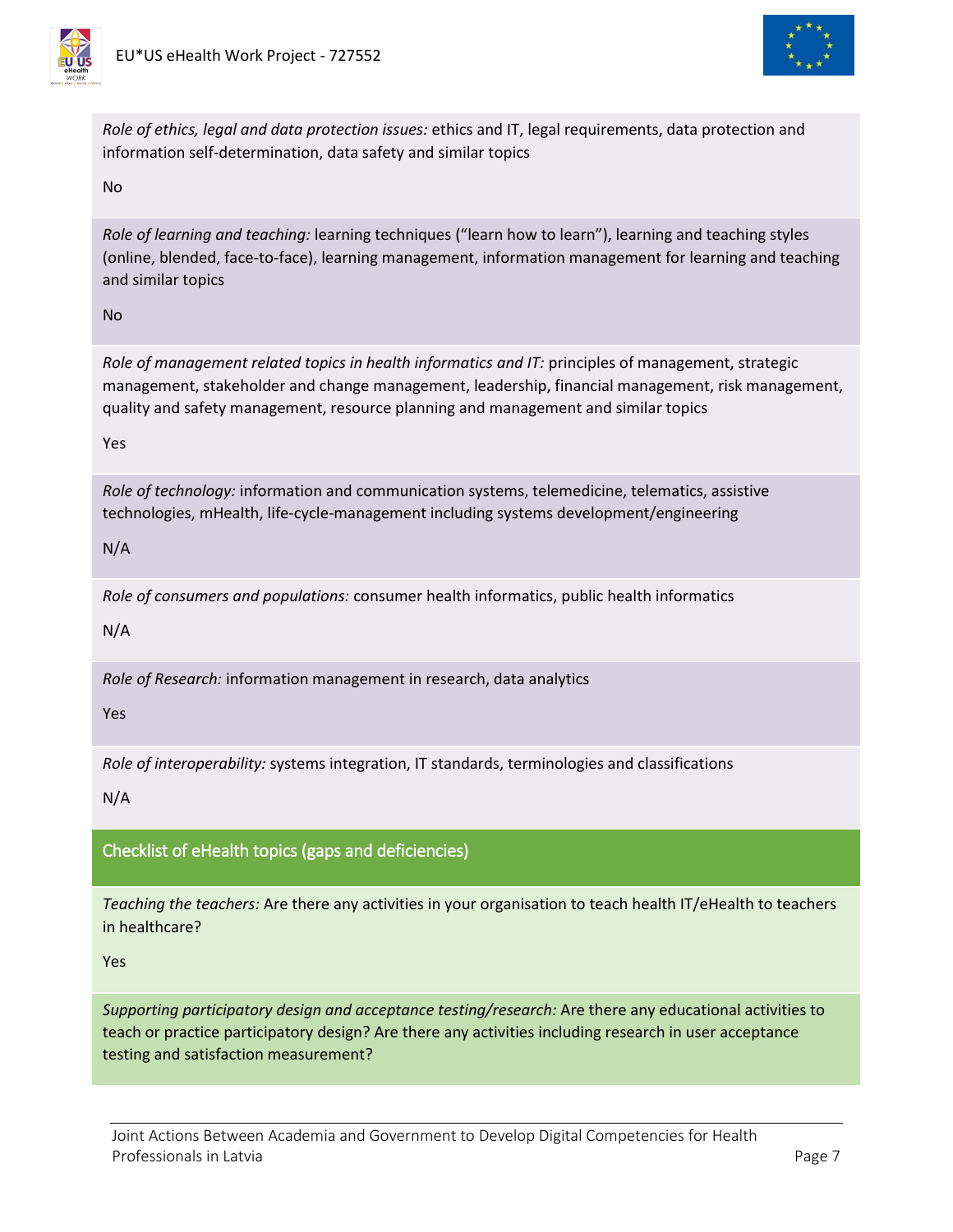



## No

*Integrating eHealth/health informatics into traditional curricula:* Are there any activities to include eHealth/health informatics into traditional curricula of physicians, nurses and other health professionals with direct patient care?

Yes

*Motivating clinicians and managers:* Are there any incentives and opportunities for clinicians and healthcare managers to acquire and update digital eHealth/health informatics skills and knowledge?

## Yes

*Engaging women:* Are there any activities to attract female students in eHealth/health informatics or employ female health IT staff?

## N/A

*Adjusting job descriptions and enable continuing education:* Are there any activities to adjust job descriptions, e.g., for clinicians, that include health informatics competencies (also proper use of health IT/eHealth systems) and are there activities to support staff updating and upgrading their health IT related skills and knowledge? This topic is mainly related to provider organisation and also to IT vendors.

## N/A

*Updating teaching and learning material:* Are there any activities to ensure that the material is up-to-date and of high quality?

## N/A

*Availability of courses including electronic courses:* Are there any additional activities to improve the availability of courses such as implementation of new courses, new course formats that recognise previous experiences/training in particular for continuing education?

## N/A

*Informal caregivers:* Are there any educational activities to teach health IT usage to informal caregivers, e.g. for assistive technologies?

## N/A

*Shortage of health informatics specialists:* Are there any programmes to attract health informatics specialists?

#### Yes